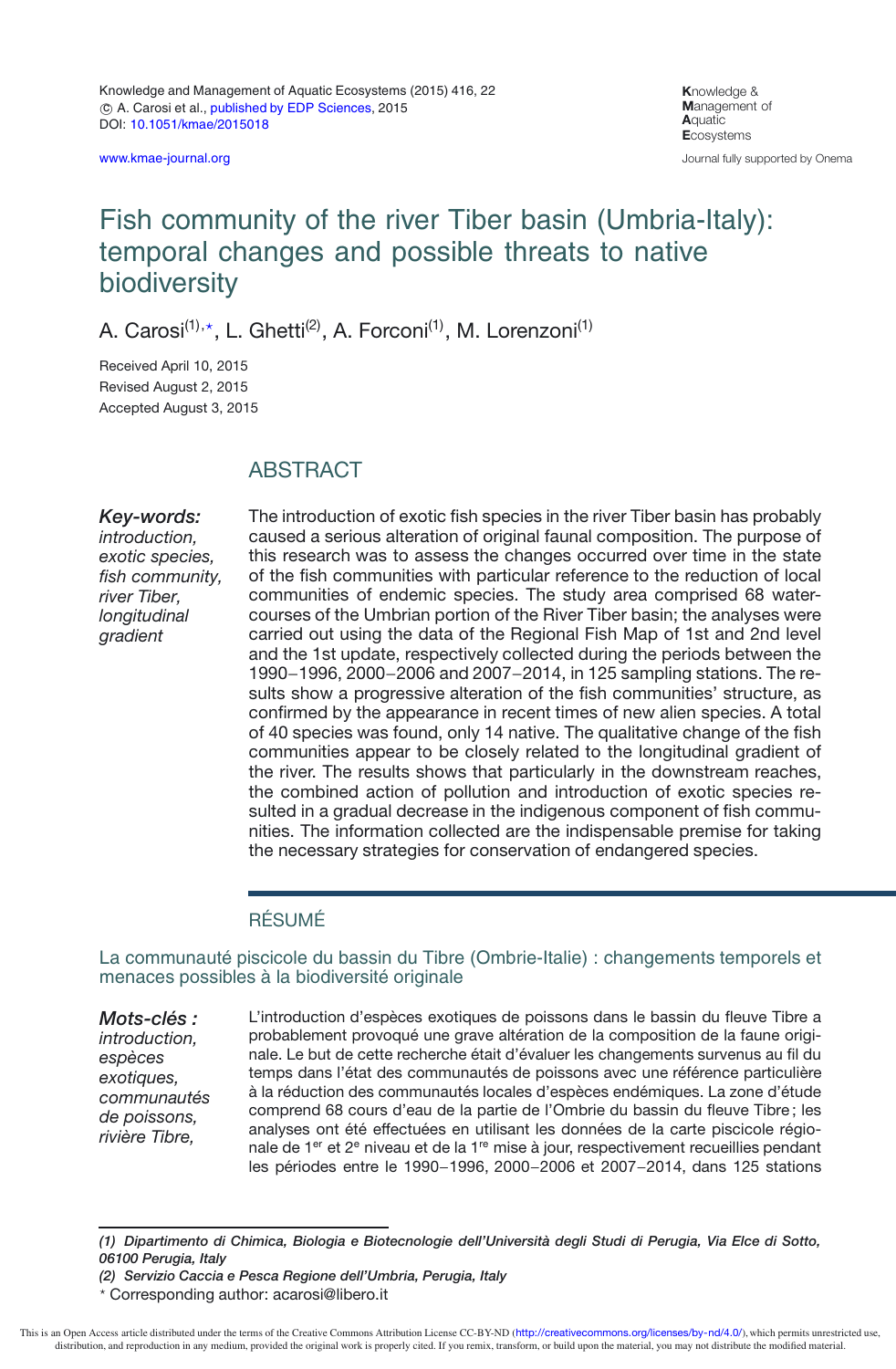*pente longitudinale* d'échantillonnage. Les résultats montrent une altération progressive de la structure des communautés de poissons, confirmée par l'apparition ces derniers temps de nouvelles espèces exotiques. Un total de 40 espèces a été trouvé, seulement 14 natives. Le changement qualitatif des communautés de poissons semble être étroitement lié à la pente longitudinale de la rivière. Les résultats montrent que, particulièrement dans les tronçons situés en aval, l'action combinée de la pollution et de l'introduction d'espèces exotiques a entraîné une diminution progressive de la composante autochtone des communautés de poissons. Les informations recueillies sont la prémisse indispensable pour adopter les stratégies nécessaires à la conservation des espèces menacées.

## INTRODUCTION

Italy is one of the most important european areas in regard to fish biodiversity due to the presence of a high number of endemic species (Smith and Darwall, [2006](#page-15-0)). Endemic species are particularly important for the conservation of biodiversity, as being distributed on a territory generally very limited, they are potentially exposed to greater risks of extinction. These risks are particularly high for the Umbria region because the number of endemic species with particularly restricted range is higher than elsewhere (Kottelat and Freyhof, [2007](#page-14-0)). In Italy there are two ichtyogeographic districts that can be identified on the basis of the dispersion processes that have characterized the fish fauna in the course of past geological eras (Bianco, [1993\)](#page-14-1), mainly in the last glaciation. The Italico-peninsular district in particular is characterized by the presence of a set of fish species with distribution range more or less wide, but that all overlap in Umbria having the river Tiber basin as its center of connection. The most representative species of this area are: *Barbus tyberinus* (Bonaparte, 1839), *Padogobius nigricans* (Canestrini, 1867), *Rutilus rubilio* (Bonaparte, 1837) and *Squalius lucumonis* (Bianco, 1982), an endemic species restricted to the Tuscany Latium district (Giannetto *et al.*, [2013\)](#page-14-2). Some of them are of particular conservational interest: *Squalius lucumonis* is listed as "species in critical risk of extinction" in red lists of the IUCN (Rondinini *et al.*, [2013](#page-15-1)), while *Padogobius nigricans* and *Barbus tyberinus* are classified as "vulnerable species". One of the main conservation threats is represented by the introduction of exotic species that can cause extinction of endemic species and lead to a reduction of native biodiversity (Simberloff, [2010;](#page-15-2) Mejía-Mojica *et al.*, [2015;](#page-14-3) Smith *et al.*, [2015\)](#page-15-3). Recent studies on aquatic ecosystems of the Mediterranean regions have demonstrated that the introduction of exotic species influence the functional composition of the fish communities (Marr *et al*., [2013\)](#page-14-4). It is important in this context to investigate the mechanisms that determine the impact of exotic species on indigenous ones.

The main objectives of the present paper were to assess the presence and distribution of fish species in the river Tiber basin and to analyze the influence of alien species on the status of indigenous species. The same analysis were carried out in the past (Lorenzoni *et al*., [2006;](#page-14-5) Giannetto *et al*., [2012](#page-14-6)) and one of the purposes of this research was to evaluate the changes occurred over time.

The structure of the fish communities can be affected, as well as biotic factors such as the introduction of exotic species, also by abiotic factors such as temperature, depth, current rate (Smith *et al*., [2015](#page-15-3)). So another aim of the present study was to assess the environmental characterization and the role of abiotic factors in the distribution of fish species.

## MATERIALS AND METHODS

The study area comprises the Umbrian portion of the river Tiber basin (8412 km<sup>2</sup>) (Figure [1\)](#page-2-0); it includes many tributaries, the most important being the Nestore river (watershed =  $1033 \text{ km}^2$ ),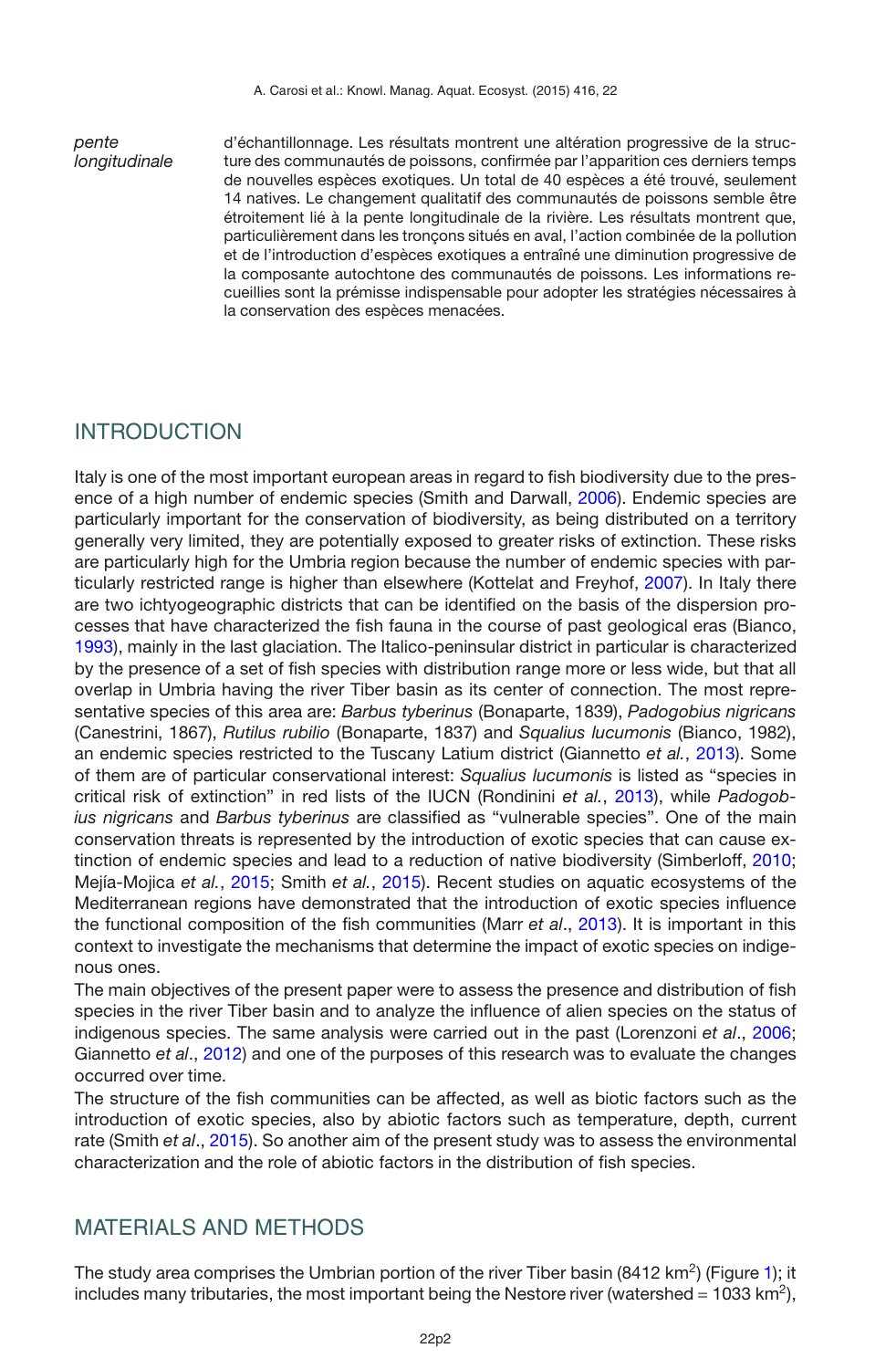

<span id="page-2-0"></span>*Figure 1*

*Study area and location of the sampling sites.*

the Paglia river (1338 km<sup>2</sup>), the Chiascio river (5963 km<sup>2</sup>) and the Nera river (4280 km<sup>2</sup>). The study area was divided into five hydrographic units made up of the main sub-watersheds: the Chiascio, the Nera, the Nestore, the Paglia and the Tiber river's remainder which included the main channel and other minor tributaries. A total of 68 streams and rivers were included in the study area with 125 sampling stations. The analyses were carried out using the data of the Regional Fish Map of 1<sup>st</sup> and 2<sup>nd</sup> level and the 1<sup>st</sup> update, respectively collected during the periods between the 1990−1996, 2000−2006 and 2007−2014. All the 125 sites were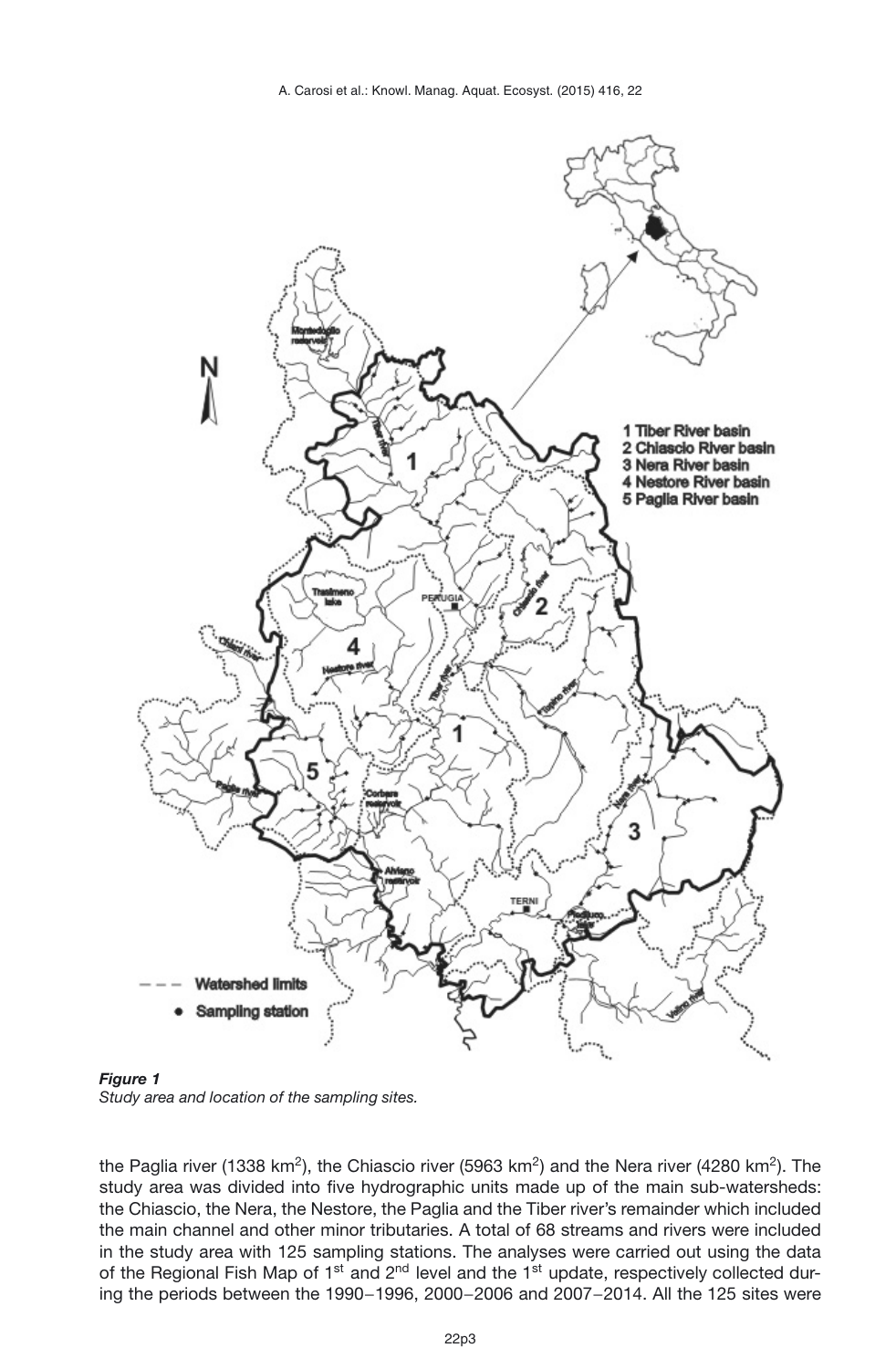#### <span id="page-3-0"></span>*Table I*

*Environmental and biological parameters.*

| Parameters                               |                                                   |  |  |  |
|------------------------------------------|---------------------------------------------------|--|--|--|
| Altitude (m a.s.l.)                      | Water temperature $(°C)$                          |  |  |  |
| Distance from the source (km)            | pН                                                |  |  |  |
| Watershed area (km <sup>2</sup> )        | Conductivity ( $\mu$ S·cm <sup>-1</sup> at 25 °C) |  |  |  |
| Average slope (%)                        | Dissolved oxygen $(O_2 \text{ mg} \cdot L^{-1})$  |  |  |  |
| Flow rate $(m^3 s^{-1})$                 | $N-NH_3$ (mg·L <sup>-1</sup> )                    |  |  |  |
| Wetted river section $(m2)$              | $SO_4$ (mg $\cdot L^{-1}$ )                       |  |  |  |
| Average current speed $(m \cdot s^{-1})$ | $Cl$ (mg $·L^{-1}$ )                              |  |  |  |
| E.B.I.                                   |                                                   |  |  |  |

sampled one time for each of the three census periods. The Regional Fish Map is a research promoted by the Umbria Region that relates to the census of fish species living in the catchment areas that have been investigated, the status of fish populations of greater interest and the environmental characterization of the analyzed rivers.

A census of the fish fauna was carried out at each sampling station. The fish were captured at low flow period using a continued or pulsed current electric shocker with power varying between 1500 and 4000 W. All captured fishes were identified and counted. For all specimens, the total length (TL) was measured to the nearest 0.1 cm, and weight was measured to the nearest 0.1 g (Anderson and Neumann, [1996\)](#page-13-0) and a sample of scales was collected from each specimen for age determination. For all reaches, tract length was defined as 10 times the wetted channel, with a minimum and maximum length of 50 to 400 m. Some environmental and biological parameters were used to characterize the river sectors and these are reported in Table [I.](#page-3-0) The Extended Biotic Index (EBI) (Ghetti, [1986](#page-14-7)) is a biotic index used to evaluate the overall water quality based on the composition of the macrobenthic fauna. This index is based on the sensitivity of key groups to pollution and on the number of component groups in a sample: clean streams are given an index of 15 and this value decreases as pollution increases. Hydraulic variables were measured at transects within each sampling reach; depth was measured at three or more points within each transect and velocity in three positions along the vertical of the same point of depth measurement. Watershed area, distance from the source, average slope and altitude were determined from IGM topographic maps. Field measurements of specific conductivity, pH, water temperature and dissolved oxygen were made with electronic meters. The other chemical parameters of the water were determined according to APHA, AWWA and WPCF [\(1989](#page-13-1)) and APAT CNR IRSA [\(2003](#page-13-2)) specifications. The environmental variables were measured at the same time as fish sampling.

Some of the terms and definitions used are: introduced or exotic: any species voluntarily or accidentally released into an environment outside of its original range (Holcik, [1991;](#page-14-8) Cowx, [1997\)](#page-14-9); introduced species are transplanted when they come from another country. Introduced species are translocated when they come from other italian watersheds (Delmastro, 1986). An introduced species is acclimatized when it breeds and naturally maintains itself without any human interference. The level of degradation in the fish fauna was evaluated using the Zoogeographic Integrity Coefficient (ZIC) (Bianco, [1990;](#page-13-3) Elvira, [1995\)](#page-14-10) expressed as the ratio between the number of native fish species and the total number of species found. This index vary from one (no exotic present) to zero (maximum level of alteration).

As in 1996 the distinction between *Barbus tiberynus* and *Barbus plebejus* Bonaparte, 1839 had not been accepted by all authors (Zerunian, [2002](#page-15-4)), in the analyses all the Po barbels caught during the Regional Fish Map were considered as Tiber barbel, also in view of the fact that the presence of this species is limited to very few sampling stations located along the main channel of the river Tiber (Lorenzoni *et al*., [2010](#page-14-11)).

An analysis to verify the relationships among the environmental conditions of the investigated area was conducted using principal component analysis (PCA): the matrix used 15 variables (altitude, distance from the source, watershed area, average slope, flow rate, wetted river section, average speed of current, water temperature, pH, specific conductivity, dissolved oxygen, ammonium, sulphates, chlorides and EBI) (Table [I\)](#page-3-0) and 375 observations. This analysis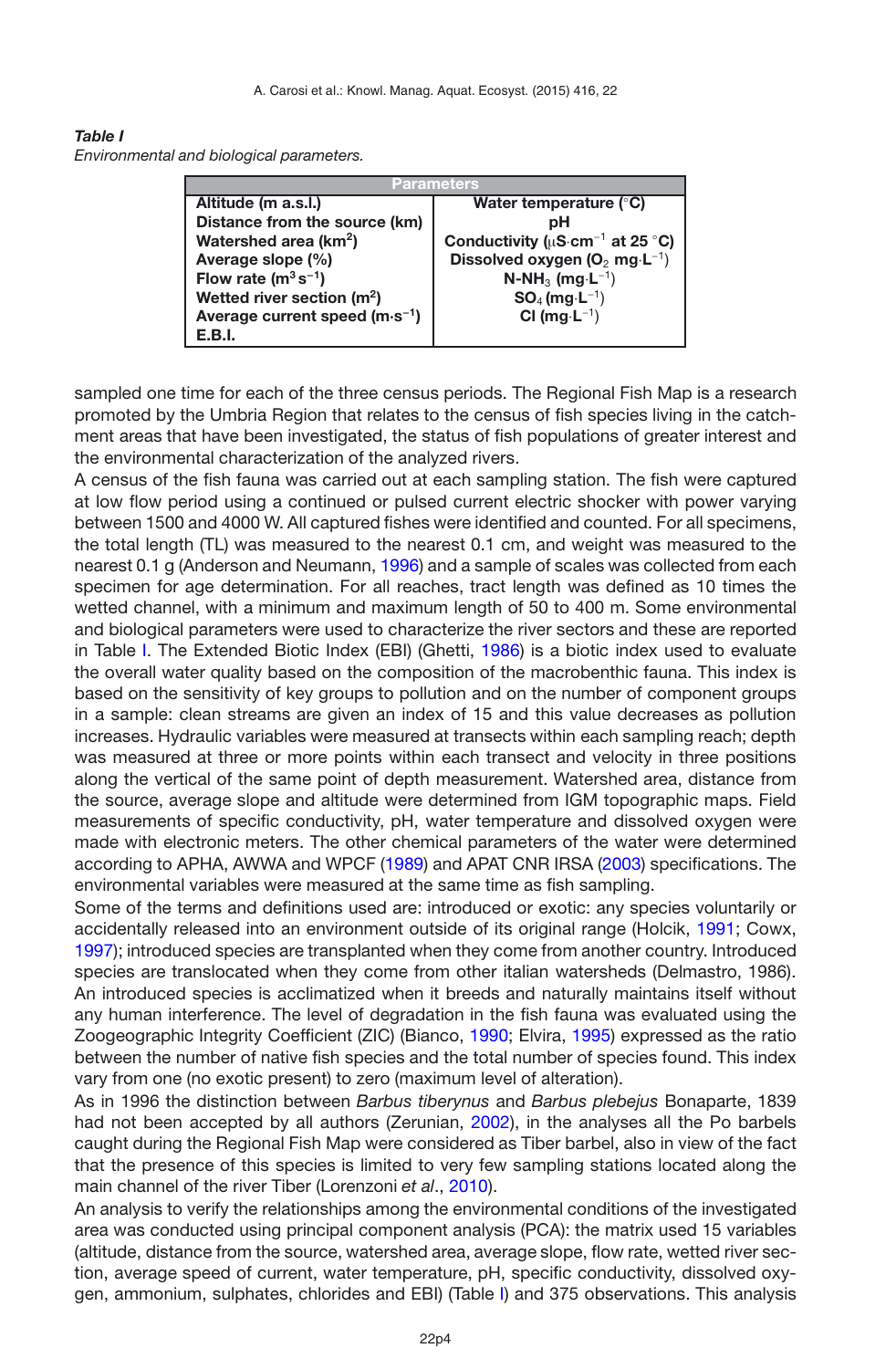<span id="page-4-0"></span>A. Carosi et al.: Knowl. Manag. Aquat. Ecosyst. (2015) 416, 22



*EBI Quality class: distribution of percentages among basins.*

was performed with the STATISTICA 7 programs. All the variables  $(N)$  were transformed ( $log<sub>10</sub>$ (*N* + 1)) to normalize the distribution (Brown and Austen, 1996) and standardized to a mean of 0 and standard deviation of 1. The existing relationship between the first axis of PCA with ZIC was subsequently investigated by regression analysis. The ZIC values were converted using the arcsine transformation.

To analyze the relationships among environmental and biological data matrices was used the Canonical Correspondence Analysis (CCA) (ter Braak, [1986\)](#page-15-5), a multivariate direct gradient analysis method. The CCA analysis was processed with the CANOCO statistical package for Windows 4.5. The results of CCA generate a diagram that displays approximate values of the weighted averages fish assemblage parameters (points) with respect to the supplied environmental variables. In the diagram, the environmental variables are represented by arrows that roughly point in the direction of maximum factor variation (ter Braak, [1986](#page-15-5)). The length of the arrow is proportional to the rate of change; therefore, a long arrow indicates a large change and that change is strongly correlated with the ordination axes. The position of the points in relationship to the arrows indicates the relationship between each point and the variable represented by the arrow. Those that are farthest along towards the head of the arrow are those with the largest values for that variable. To assess the statistical significance of the ordination axis we run Monte Carlo tests for 1000 permutations. An axis was considered statistically significant if the eigenvalue from the randomly permuted set exceeded the original in 50 or fewer cases  $\alpha$  = 0.05. The environmental matrix used included 15 variables and 375 observations (sampling stations). The fish assemblage matrix used included 39 variables (fish species) and 375 observations (sampling stations). The abundance of a fish species was coded using a scale that varies from 0 to 3 based on the population's density (0 ind/m<sup>2</sup> = absent;  $\langle$ 0.05 ind·m<sup>-2</sup> = rare; from 0.05 to 0.1 ind·m<sup>-2</sup> = sub-dominant; >0.1 ind·m<sup>-2</sup> = dominant).

### RESULTS

### *> ENVIRONMENTAL AND BIOLOGICAL PARAMETERS*

The EBI values show that the water quality is very high, with the presence of many areas assigned to the first and second quality class, concerning areas with low human population, such as the Nera river basin; the worst situation refers to the areas of high incidence of human activities, such as the Nestore river basin (Figure [2\)](#page-4-0). The distribution of EBI classes varied among the five basins ( $\chi^2$  Pearson = 43.325; *p* = 0.001). Compared to 1990–1996,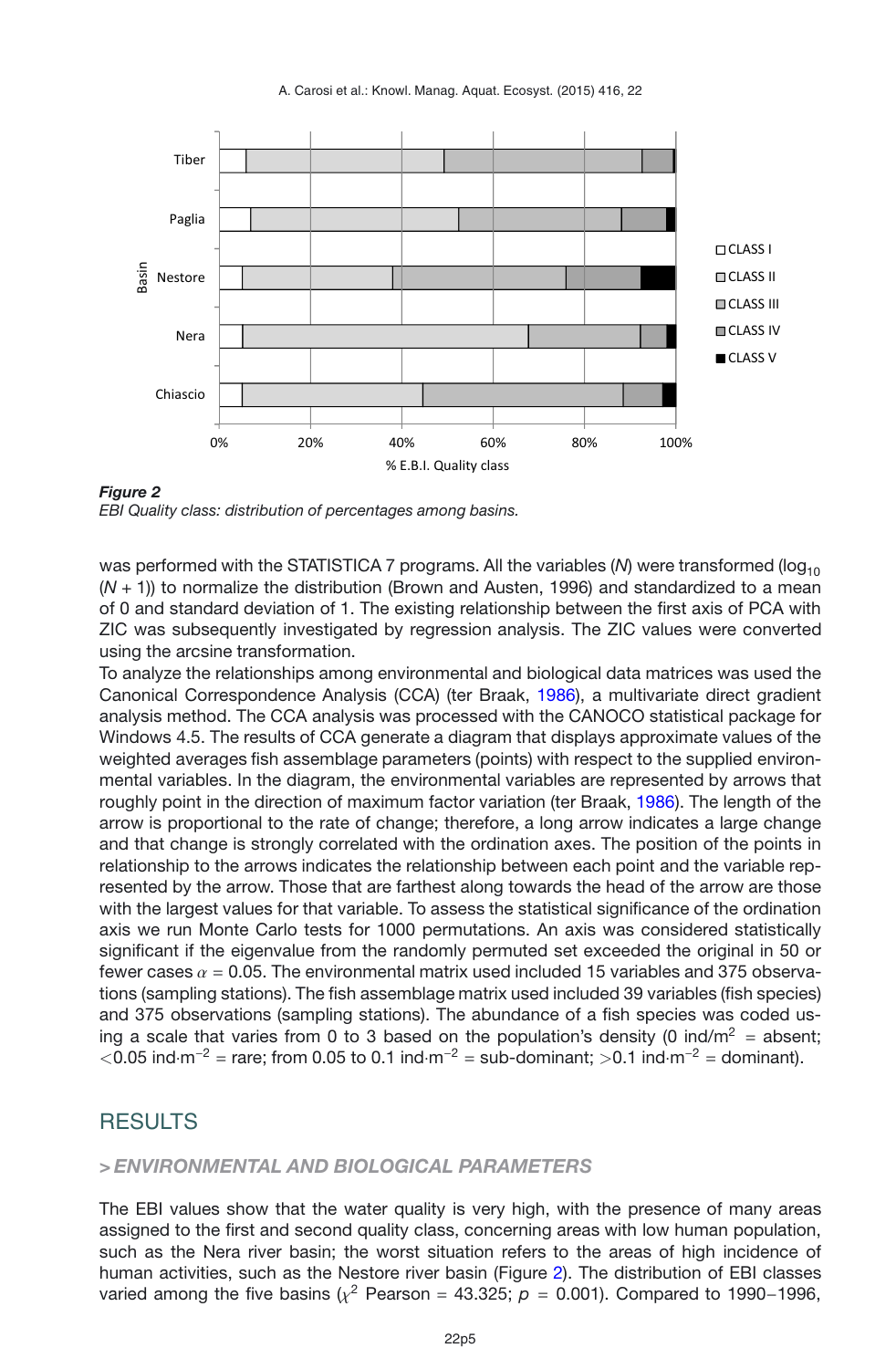<span id="page-5-0"></span>

*Distribution of average EBI values among basins in different periods. Vertical bars representing the 95% confident level.*

### <span id="page-5-1"></span>*Table II*

*Principal component analysis: summary statistics. In bold values for p <* 0.05*.*

|                                                   | Factor 1    | <b>Factor 2</b> |
|---------------------------------------------------|-------------|-----------------|
| Distance from the source (km)                     | $-0.788997$ | $-0.343403$     |
| Watershed area (km <sup>2</sup> )                 | $-0.773475$ | $-0.433708$     |
| Altitude (m a.s.l.)                               | 0.643620    | $-0.285560$     |
| Average slope (%)                                 | 0.495417    | 0.158143        |
| рH                                                | 0.179130    | $-0.020271$     |
| Conductivity ( $\mu$ S·cm <sup>-1</sup> at 25 °C) | $-0.519333$ | 0.705725        |
| $NNH_3$ (mg $\cdot L^{-1}$ )                      | $-0.365013$ | 0.354319        |
| $SO_4$ (mg $\cdot L^{-1}$ )                       | $-0.593694$ | 0.495176        |
| CI ( $mg \cdot L^{-1}$ )                          | $-0.450674$ | 0.719955        |
| Water temperature (°C)                            | $-0.178423$ | $-0.000444$     |
| $O_2$ ( mg $\cdot$ L <sup>-1</sup> )              | 0.247196    | $-0.229108$     |
| E.B.I.                                            | 0.486878    | $-0.330798$     |
| Average current speed $(m \cdot s^{-1})$          | $-0.167118$ | $-0.617775$     |
| Flow rate $(m^3 \cdot s^{-1})$                    | $-0.663165$ | -0.581919       |
| Wetted river section $(m2)$                       | $-0.749459$ | $-0.460893$     |

the environmental situation seems to have improved, especially in the case of the Chiascio, the Nera and the Nestore basins, while the situation is worsened over time in the Tiber river basin and in the Paglia river basin. The differences between the mean values among basins  $(F = 3.87; p = 0.004)$ , among periods  $(F = 22.16; p = 0.001)$  and the crossing effect between the two categorical variables ( $F = 4.43$ ;  $p = 0.001$ ) are statistically significant to the two-way factorial analysis of variance (Figure [3\)](#page-5-0).

The results of the principal components analysis on environmental parameters and EBI are reported in Tables [II](#page-5-1) and [III.](#page-6-0) The first factor, that explains 28.20% of the overall variability, shows the changes that occur along the upstream-downstream gradient of a water course: to the decrease of altitude and the increase of the distance of the source, there is an increase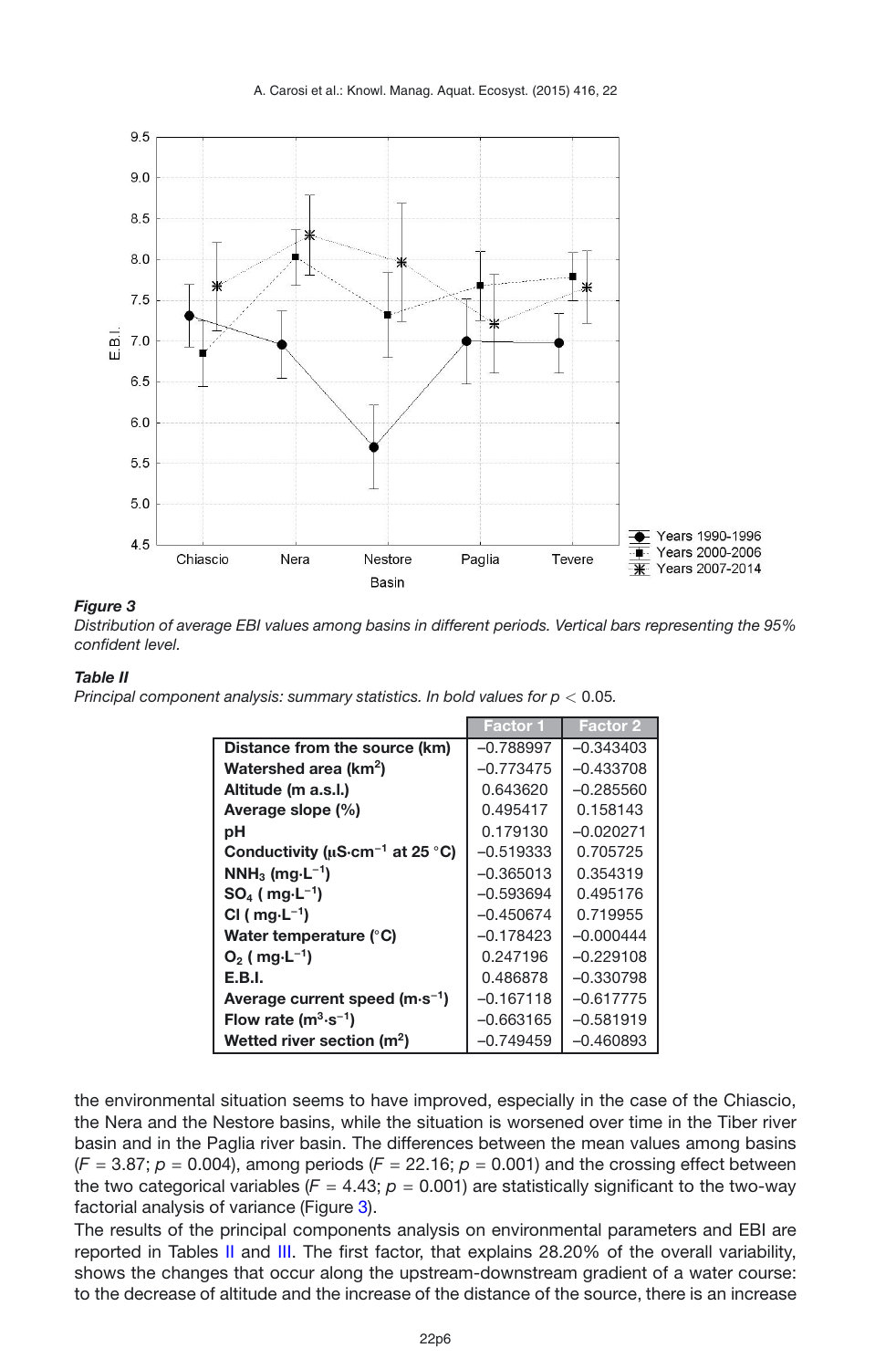<span id="page-6-0"></span>*Table III Eigenvalues for factors 1–2 expressed as % of total variance.*

|                 | <b>Eigenvalue</b> ' | $\%$ of total variance $\ $ | Cum. eigenvalue | Cum. % |
|-----------------|---------------------|-----------------------------|-----------------|--------|
| <b>Factor 1</b> | 4.230               | 28.203                      | 4.230           | 28,203 |
| Factor 2        | 2.895               | 19.298                      | 7.125           | 47.501 |

of the watershed area and of the wetted river section. In the Tiber river basin this gradient is associated with a progressive decline in water quality, clearly shown by the decrease of EBI and increased conductivity and concentration of dissolved salts, such as the sulphates. The downstream reaches, where the impact of human activities is high, show a more serious pollution. The second factor, that explains 19.30% of the overall variability, indirectly shows the link between two hydraulic variables, such as current speed and flow rate, and the conductivity and the chlorides: the dilution of pollutants increases along the longitudinal gradient of a river.

### *> FISH FAUNA*

A list of the species found is reported along with information about their origin (Table [IV\)](#page-7-0). *Barbus plebejus* was considered indigenous because not all authors agree to consider it as an exotic species (Bianco, [1995;](#page-14-12) Zerunian, [2002](#page-15-4)). The brown trout was considered native or transplanted because some studies have shown the presence of many indigenous populations in the study area but also the presence of populations with a degree of introgressive hybridization more or less high. The same considerations can be applied for the pike. 40 species of fish were found. Only 14 are native. Of the remaining 26 alien species, 9 come from other italian basins, while 17 were transplanted from foreign basins. With respect to the results obtained in the Fish Map of 1st level, after a decade we can observe the emergence of 6 new alien species, of which 4 belong to the Cyprinidae family: *Barbus barbus* (Linnaeus, 1758), *Gobio gobio* (Linnaeus, 1758), *Rhodeus sericeus* (Pallas, 1776), *Rutilus rutilus* (Linnaeus, 1758); 1 to the Salmonidae family: *Thymallus thymallus* (Linnaeus, 1758); 1 to the siluridi family: *Silurus glanis* Linnaeus 1758. In the course of the 1st update 4 more exotic species were found: *Blicca bjoerkna* (Linnaeus, 1758), *Ctenopharyngodon idellus* (Valenciennes, 1844), *Luciobarbus graellsii* (Steindachner, 1866) (Buonerba *et al*., [2013\)](#page-14-13), *Salvelinus fontinalis* (Mitchill, 1814). The percentages of higher occurrence relate to native species: *Rutilus rubilio* (59.18%), *Barbus tyberinus* (58.19%), *Squalius squalus* (Bonaparte, 1837) (58.62%), *Telestes muticellus* (Bonaparte, 1837) (46.89%), *Salmo trutta complex* Linnaeus, 1758 (47.88%), *Padogobius nigricans* (39.12%) and *Squalius lucumonis* (35.31%). Among the exotic species higher frequency values relate to *Alburnus arborella* (Bonaparte, 1841) (30.65%), *Carassius auratus* (Linnaeus, 1758) (21.75%), *Protochondrostoma genei* (Bonaparte, 1839) (25.71%), and *Cyprinus carpio* (Linnaeus, 1758) (19.77%).

There is a progressive increase over time of the number of exotic species for sampling station (Figure [4\)](#page-8-0). Comparing the Fishing Maps of  $1<sup>st</sup>$  and  $2<sup>nd</sup>$  level an increase in the number of native species is observed, while it can observed an opposite pattern comparing the 2<sup>nd</sup> level with the  $1<sup>st</sup>$  update (Figure [5\)](#page-8-1). The differences between the three periods were highly statistically significant at Fisher's LSD Post Hoc test for the number of exotic species ( $p = 0.001$ ). The differences between the years 1990−1996 and 2000−2006 of number of native species were not statistically significant at Fisher's LSD Post Hoc test (*p* = 0.096), while the differences between the years 2000−2006 and 2007−2014 where highly statistically significant at Fisher's LSD Post Hoc test  $(p = 0.002)$ .

The relationship between the first PCA axis and the ZIC is described by a first order equation for each of the three different periods considered:  $y = 1.220 + 0.123x$  ( $r^2 = 0.39$ ,  $p = 0.001$ ) (1990−1996); *<sup>y</sup>* <sup>=</sup> 1.171 + 0.144*<sup>x</sup>* (*r*<sup>2</sup> <sup>=</sup> 0.32, *<sup>p</sup>* <sup>=</sup> 0.000) (2000−2006); *<sup>y</sup>* <sup>=</sup> 1.169 + 0.116*<sup>x</sup>* (*r*<sup>2</sup> <sup>=</sup> 0.24, *<sup>p</sup>* <sup>=</sup> 0.001) (2007−2014). In all cases there is a gradual decrease in ZIC proceeding from upstream to downstream. To eliminate the effect of the longitudinal gradient the comparison of the ZIC values among the three periods was performed by ANCOVA; this analysis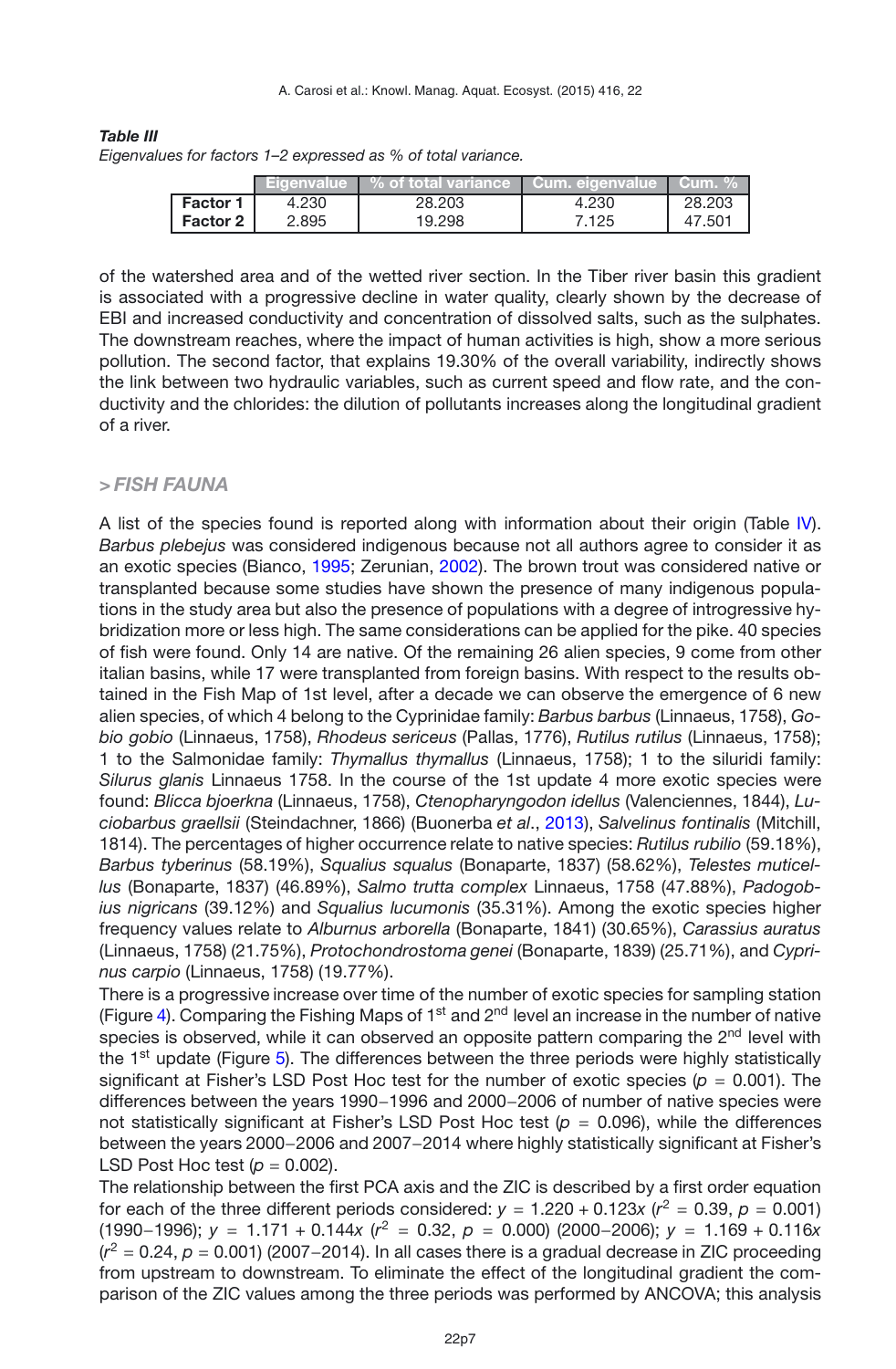<span id="page-7-0"></span>

| $\frac{1}{2}$<br>Ī |
|--------------------|
|                    |
| š                  |
| ă                  |
|                    |
|                    |

|                | Selbec                                                                          | P<br>i el l<br>mon       |                     |
|----------------|---------------------------------------------------------------------------------|--------------------------|---------------------|
| Anguillidae    | Anguilla anguilla (Linnaeus, 1758)                                              | $\overline{e}$           | Native              |
| Cyprinidae     | Alburnus arborella (Bonaparte, 1841)                                            | <b>Bleak</b>             | Translocated        |
|                | Barbus barbus (Linnaeus, 1758)                                                  | Danube barbel            | Transplanted        |
|                | Barbus plebejus Bonaparte, 1839                                                 | Po barbel                | Native              |
|                | Barbus tyberinus Bonaparte, 1839                                                | <b>Tiber</b> barbel      | Native              |
|                | Blicca bjoerkna (Linnaeus, 1758)                                                | White bream              | Transplanted        |
|                | Carassius auratus (Linnaeus, 1758)                                              | Goldfish                 | Transplanted        |
|                | Protochondrostoma genei (Bonaparte, 1839)                                       | talian nase              | <b>Translocated</b> |
|                | Chondrostoma soetta Bonaparte, 1840                                             | Italian sneep            | <b>Translocated</b> |
|                | Cyprinus carpio Linnaeus, 1758                                                  | Carp                     | Transplanted        |
|                | Ctenopharyngodon idellus (Valenciennes, 1844)                                   | Grass carp               | Transplanted        |
|                | Gobio gobio (Linnaeus, 1758)                                                    | Gudgeon                  | Translocated        |
|                | Luciobarbus graellsii (Steindachner, 1866)                                      | Ebro barbel              | Transplanted        |
|                | Pseudorasbora parva (Schlegel, 1842)<br><i>Rhodeus sericeus (Pallas, 1776</i> ) | Top mouth gudgeon        | Transplanted        |
|                |                                                                                 | Bitterling               | Transplanted        |
|                | Rutilus erythrophthalmus Zerunian, 1982                                         | North italian roach      | Translocated        |
|                | Rutilus rubilio (Bonaparte, 1837)                                               | Italian roach            | Native              |
|                | Rutilus rutilus (Linnaeus, 1758)                                                | Roach                    | Transplanted        |
|                | Scardinius erythrophthalmus (Linnaeus, 1758)                                    | <b>Rudd</b>              | Native              |
|                | Squalius Iucumonis (Bianco, 1982)                                               | Etruscan chub            | Native              |
|                | Squalius squalus(Bonaparte, 1837)                                               | Chub                     | Native              |
|                | Telestes muticellus (Bonaparte, 1837)                                           | Italian riffle dace      | Native              |
|                | Tinca tinca (Linnaeus, 1758)                                                    | Tench                    | Native              |
| Centrarchidae  | Lepomis gibbosus (Linnaeus, 1758)                                               | Pumpkinseed              | Transplanted        |
|                | Micropterus salmoides Lacépède, 1802                                            | Largemouth bass          | Transplanted        |
| Cobitidae      | Cobitis bilineata Canestrini, 1865                                              | Spined loach             | Translocated        |
| Cottidae       | Cottus gobio Linnaeus, 1758                                                     | <b>Bullhead</b>          | Native              |
| Esocidae       | Esox /ucius Linnaeus, 1758                                                      | Pike                     | Native/Transplanted |
| Gasterosteidae | Gasterosteus aculeatus Linnaeus, 1758                                           | Three-spined stickleback | Native              |
| Gobidae        | Padogobius bonelli (Bonaparte, 1846)                                            | Po goby                  | Translocated        |
|                | Padogobius nigricans (Canestrini, 1867)                                         | Arno goby                | Native              |
| Ictaluridae    | Ameiurus melas (Rafinesque, 1820)                                               | <b>Black bullhead</b>    | Transplanted        |
| Percidae       | Perca fluviatilis Linnaeus, 1758                                                | Perch                    | Translocated        |
|                | Stizostedion lucioperca (Linnaeus, 1758)                                        | Pikeperch                | Transplanted        |
| Poecilidae     | Gambusia holbrooki Girard, 1859                                                 | Eastern mosquitofish     | Transplanted        |
| Salmonidae     | Onchorhyncus mykiss (Walbaun, 1792)                                             | Rainbow trout            | Transplanted        |
|                | Salmo trutta (complex) Linnaeus, 1758                                           | <b>Brown</b> trout       | Native/Transplanted |
|                | Salvelinus fontinalis (Mitchill, 1814)                                          | <b>Brook</b> trout       | Transplanted        |
|                | Thymallus thymallus (Linnaeus, 1758)                                            | Grayling                 | Translocated        |
| Siluridae      | Silurus glanis Linnaeus, 1758                                                   | European catfish         | Transplanted        |
|                |                                                                                 |                          |                     |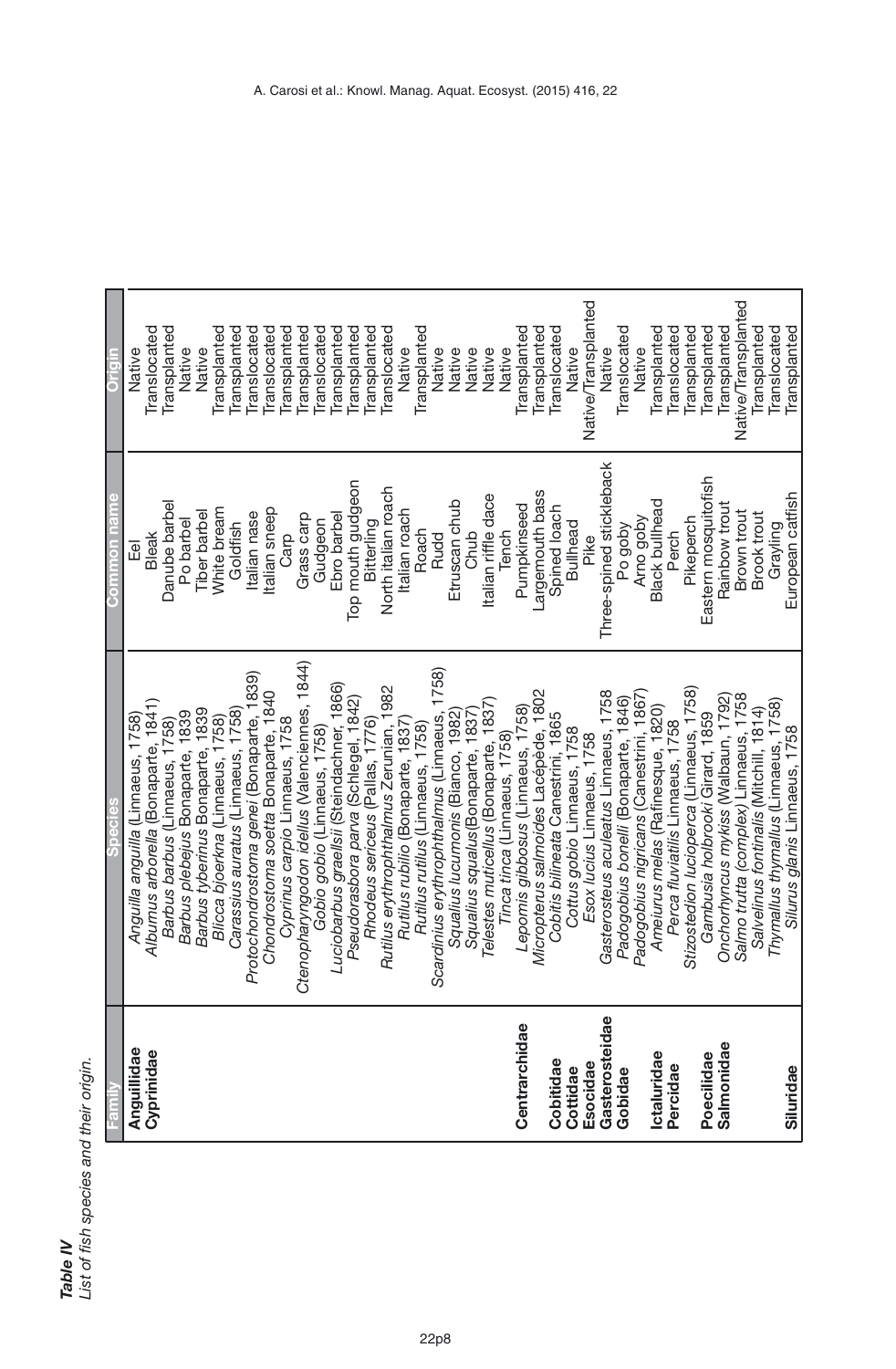<span id="page-8-0"></span>

*Figure 4 Trends over time of the number of exotic species.*

<span id="page-8-1"></span>

*Trends over time of the number of native species.*

was carried out using the first PCA axis as covariate, constant over time and equal to 0, and using the periods as categorical variable. Figure [6](#page-9-0) shows that there is a progressive decrease of the ZIC over time  $(F = 2.37; p = 0.032)$ , much more marked over the first two periods. Upper stream reaches have fish communities composed of indigenous species. Stream reaches that have community with a low degree of integrity, are located on the lower part of the river and show a link between water quality and status of the communities. The ZIC is higher in the mountain reaches, characteristic of small and medium sized water courses, with fish community composed of species of the trout zone and of the rheophilic cyprinidae zone.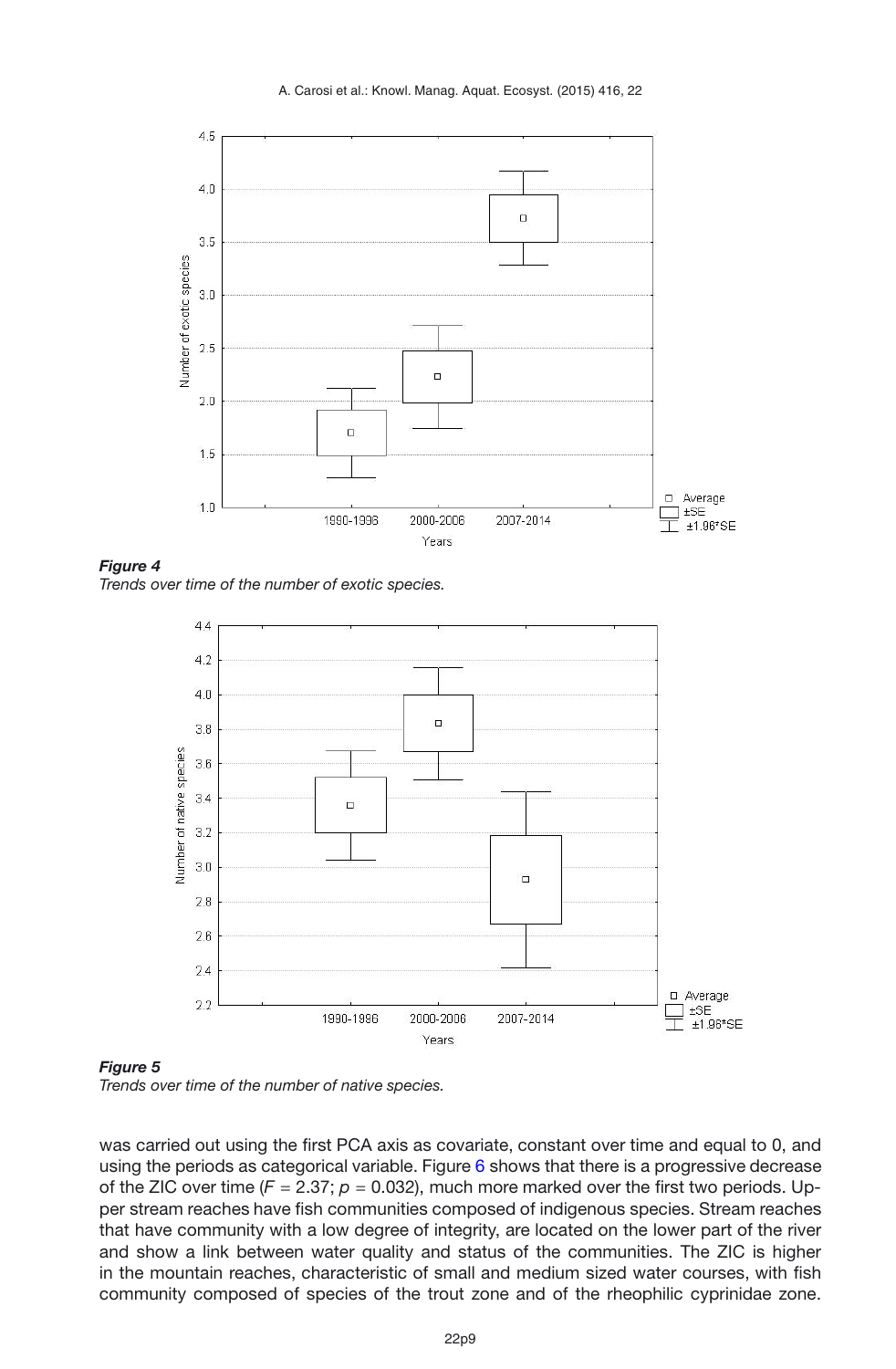<span id="page-9-0"></span>

*Figure 6 Trends over time of the ZIC values. Vertical bars representing the 95% confident level.*

Tables [V](#page-10-0) and [VI](#page-10-1) shows the results of the CCA analysis: the first 2 axis explain 72.10% of the total variability (significance:  $p = 0.001$ ); this result shows the close association between environmental variables and composition of the fish community. In Figures [7](#page-11-0)−[8](#page-11-1) are separately reported the plots of environmental variables and fish species. The first axis explains 55.10% of the overall variability (total inertia  $= 3.06$ ). According with the results of the PCA analysis, the CCA analysis describes the changes of the environmental characteristics that occurs along the upstream-downstream gradient. To the decrease of altitude and average slope there is an increase in the distance from the source, the watershed area, wetted river section and flow rate. The second axis is less informative (22.10% of the overall variability) and reflects the progressive decline in the water quality along the upstream-downstream gradient: an inverse correlation between flow rate, watershed area and EBI, dissolved oxygen and chlorides can be observed. Also the position of fish species in the plot is strongly influenced by longitudinal gradient. The more distinctly rheofilic species, *i.e. Salmo trutta* and *Cottus gobio* Linnaeus, 1758 are positioned in the mountain portion of the investigated area; these are replaced, proceeding down the river, by an association of *Onchorhyncus mykiss* (Walbaum, 1792), *Padogobius nigricans*, *Padogobius bonelli* (Bonaparte, 1846), *Squalius lucumonis* and *Rutilus rubilio*, that characterizes the intermediate course of the analyzed rivers. In the central portion of the distribution prevail the rheofilic cyprinids and other fish species that characterize the barbel zone. At the left end of the distribution are positioned the most limnophilous fish species, typical of the downstream reaches (carp zone): *Rutilus rubilio*, *Carassius auratus*, *Scardinius erythrophthalmus* (Linnaeus, 1758), *Micropterus salmoides* Lacépède, 1802; many exotic species of recent introduction, such as *Pseudorasbora parva* (Schlegel, 1842), *Silurus glanis* and *Rutilus rutilus* also belong to this group.

## **DISCUSSION**

In the study area the water quality is very high, with the presence of many areas assigned to the first and second EBI quality class, concerning areas with low human population, such as the Nera River basin. Compared to the past, the environmental situation seems to have improved, especially in the case of the Chiascio, the Nera and the Nestore basins. The situation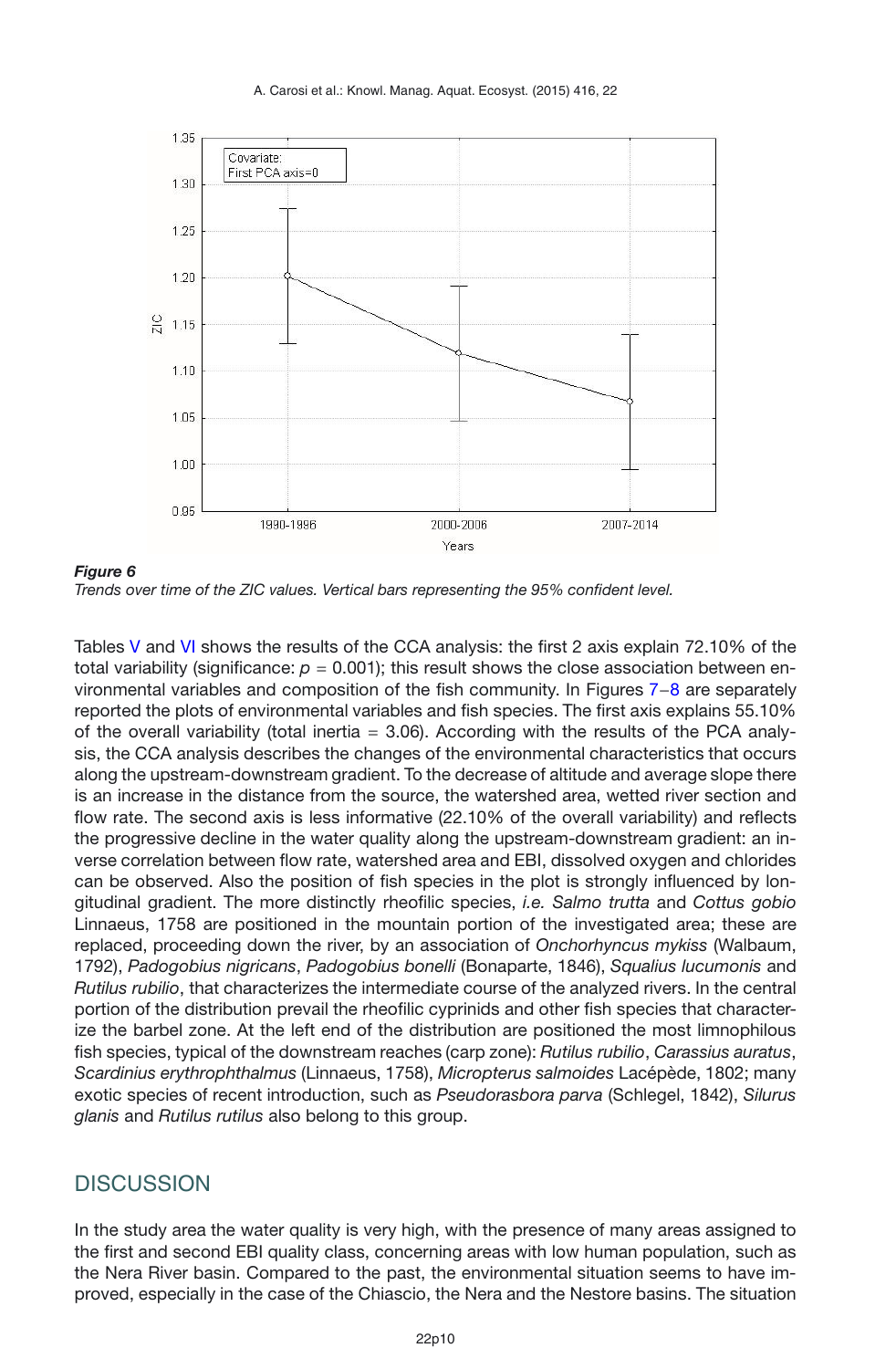|                                                   | <b>Canonical coefficients</b> |          | <b>Correlations with axis</b> |          |
|---------------------------------------------------|-------------------------------|----------|-------------------------------|----------|
| <b>Environmental and biological parameters</b>    | AX <sub>1</sub>               | AX2      | AX <sub>1</sub>               | AX2      |
| Distance from the source (km)                     | $-0.176$                      | 0.022    | $-0.451$                      | 0.306    |
| Watershed area (km <sup>2</sup> )                 | $-0.156$                      | 0.534    | $-0.395$                      | 0.360    |
| Altitude (m a.s.l.)                               | 0.312                         | $-0.201$ | 0.508                         | $-0.111$ |
| Average slope (%)                                 | $-0.009$                      | $-0.108$ | 0.181                         | $-0.106$ |
| рH                                                | 0.272                         | 0.338    | $-0.006$                      | 0.047    |
| Conductivity ( $\mu$ S·cm <sup>-1</sup> at 25 °C) | $-0.100$                      | 0.007    | $-0.301$                      | $-0.039$ |
| $NNH_3$ (mg $-L^{-1}$ )                           | $-0.049$                      | 0.187    | $-0.205$                      | 0.084    |
| $SO_4$ (mg $\cdot L^{-1}$ )                       | $-0.225$                      | 0.001    | $-0.445$                      | $-0.036$ |
| CI ( $mq \cdot L^{-1}$ )                          | $-0.333$                      | $-0.594$ | $-0.492$                      | $-0.219$ |
| Water temperature (°C)                            | $-0.023$                      | 0.046    | $-0.050$                      | 0.029    |
| Dissolved oxygen (mg $-L^{-1}$ )                  | 0.197                         | $-0.070$ | 0.156                         | $-0.048$ |
| <b>E.B.I.</b>                                     | 0.004                         | $-0.221$ | 0.205                         | $-0.120$ |
| Average current speed $(m \cdot s^{-1})$          | 0.183                         | 0.038    | 0.232                         | 0.226    |
| Flow rate $(m^3 \cdot s^{-1})$                    | $-0.008$                      | 0.107    | $-0.090$                      | 0.316    |
| Wetted river section $(m2)$                       | $-0.174$                      | $-0.062$ | $-0.180$                      | 0.245    |

#### <span id="page-10-0"></span>*Table V Canonical and correlation coefficients of environmental variables with axis.*

#### <span id="page-10-1"></span>*Table VI*

*Eigenvalues of axis 1 and 2 expressed as % of total variance.*

|                                         |        | Axis 1 I Axis 2 I |
|-----------------------------------------|--------|-------------------|
| <b>Eigenvalues</b>                      | 0.342  | 0.137             |
| <b>Species-environment correlations</b> | 0.731  | 0.563             |
| Cumulative percentage variance          | 55.100 | 77.200 l          |

is worsened over time in the areas of high incidence of human activities, such as the case of the river Tiber and of the river Paglia basins. In that areas there is the problem of water pollution from domestic and industrial point sources and from agricultural activity; also the presence of numerous water catchment for irrigation purposes aggravated the environmental situation.

The fish fauna of river Tiber basin has changed in the last 25 years with the appearance of 10 new exotic species. With the exception of *Salvelinus fontinalis*, *Thymallus thymallus, Ctenopharyngodon idellus* and partially *Onchorhyncus mykiss*, the other new exotic species are established with self-sustaining populations. In most cases the introduction of exotic species was unintentional and it was probably consequent to fish restocking programs: often in the past were carried out stocking programs with juvenile cyprinid fishes among which there were exotic species difficult to distinguish from native ones.

At present the 65% of the species that have been counted in the investigated area are exotic. Six native rheofilic species were detected with a frequency greater than 30% (*Squalius squalus*, *Squalius lucumonis*, *Barbus tyberinus*, *Rutilus rubilio*, *Padogobius nigricans*, *Telestes muticellus* and *Salmo trutta*). Among the exotic species higher frequency values relate to those of oldest introduction: *Alburnus arborella* (30.65%), *Carassius auratus* (21.75%), *Protochondrostoma genei* (25.71%), and *Cyprinus carpio* (19.77%).

The introduction of invasive alien species on ecosystems can determine the reduction of the natural area of distribution of native species and the extinction of native species or decline in their populations (Simberloff, [2010](#page-15-2); Mejìa-Mojica *et al.*, [2015\)](#page-14-3). In the river Tiber basin *Barbus barbus* (Linnaeus, 1758) is a threat to *Barbus tyberinus* because of competition and hybridization phenomena between the two species (Carosi *et al*., [2006](#page-14-14)). Also the introduction and the rapid expansion of *Padogobius bonelli* in the upper part of river Tiber basin is having a strong impact on *Padogobius nigricans* (Pompei *et al*., [2014](#page-15-6)). Among the most recently introduced species, *Luciobarbus graellsii* is the most concerning, because its presence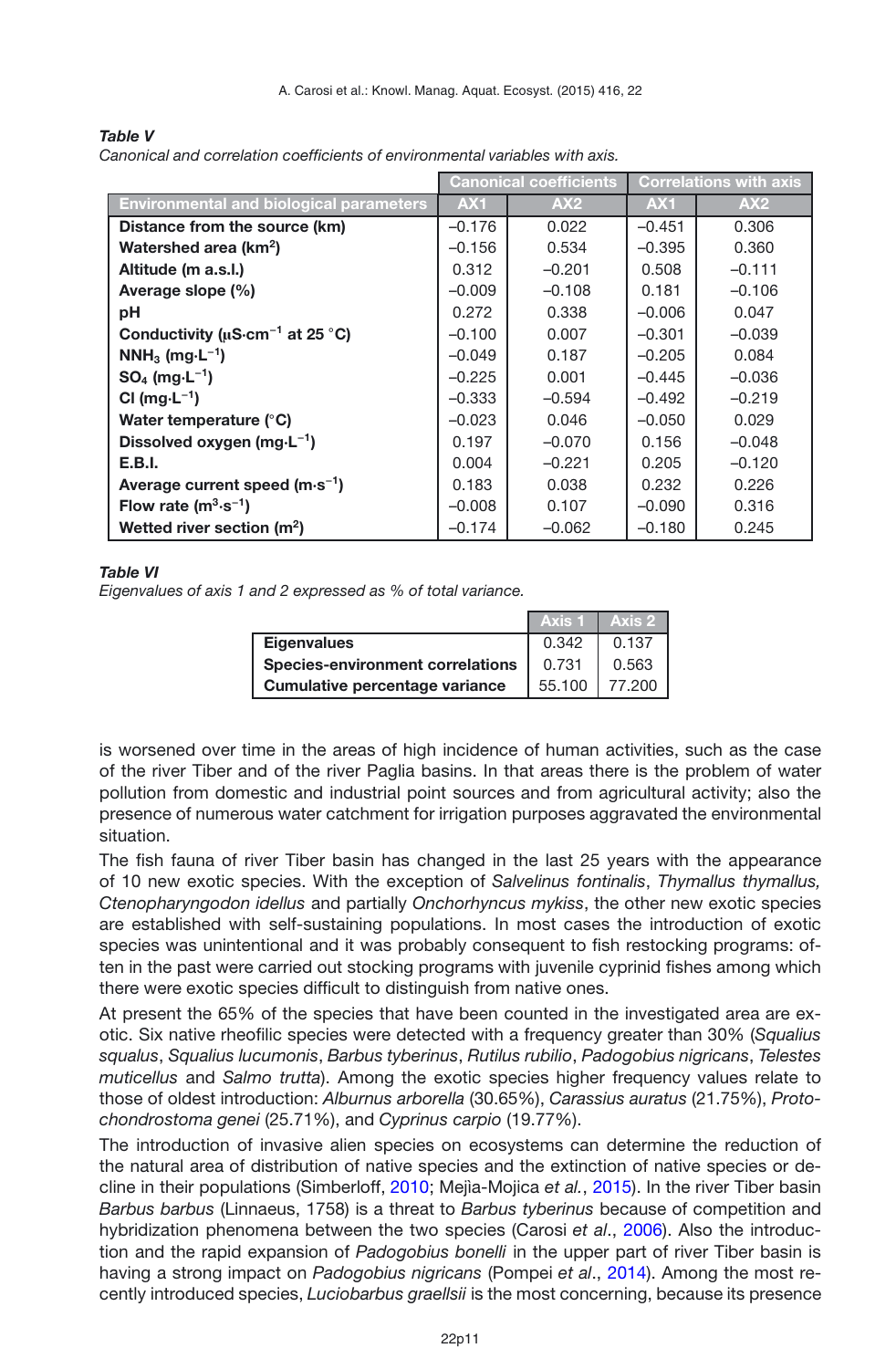<span id="page-11-0"></span>



*Canonical correspondence analysis (CCA): plot of environmental variables.*

<span id="page-11-1"></span>

*Figure 8 Canonical correspondence analysis (CCA): plot of fish species.*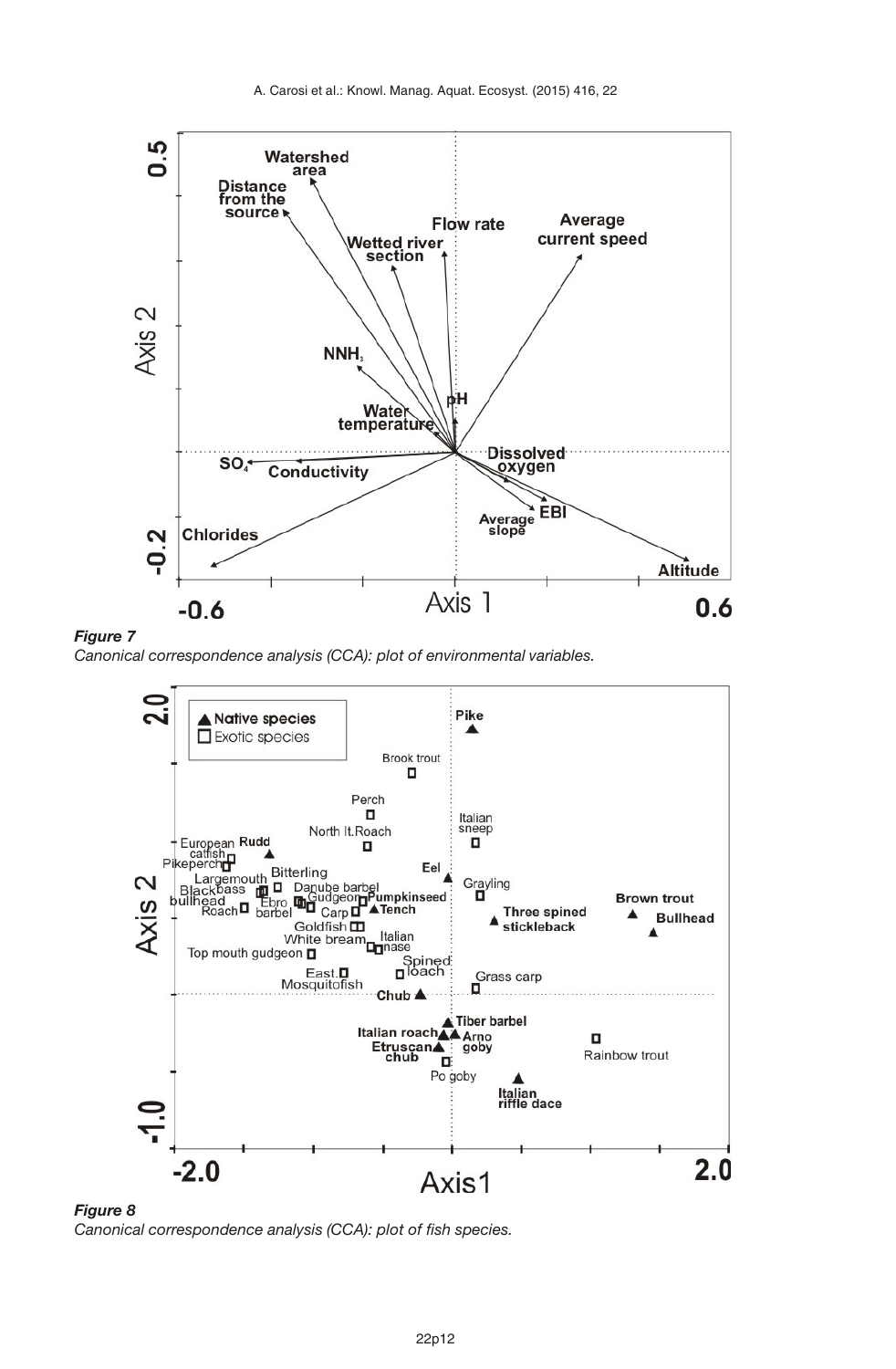has been detected in 2007 but it is already present in the river Tiber with an abundant and well-structured population (Buonerba *et al.*, [2013](#page-14-13)). Recent studies based on the use of relative weight to test the impact of the presence of exotic species on the condition of endemic native species in the Tiber river basin (Giannetto *et al*., [2012\)](#page-14-6), showed that *Barbus tyberinus* and *Telestes muticellus* represented the most sensitive species to the presence of non native species. Our results confirms the concern and show that there is a progressive increase over time of the medium number of exotic species for sampling station, while there is an opposite pattern for the ZIC index and for the number of native species, just for the last period.

Both PCA and CCA analyzes results show the changes of the environmental characteristics and the progressive decline in water quality that we can observe in the rivers of the study area along the upstream-downstream gradient. Fish assemblage composition varied along the rivers according to environmental variables (Godinho *et al.*, [2000](#page-14-15)). Numerous studies about river fish communities showed that species richness and the importance of limnophilic species increase with river size, in according to the modifications of stream habitats along the longitudinal gradient (Belliard *et al.*, [1997](#page-13-4)). In the river Tiber basin the assemblage of different fish species, proceeding from upstream to downstream, follows the zonation scheme adopted for the Umbria region (Mearelli *et al*., [1995](#page-14-16)). The brown trout is the only species present in many mountain rivers, while the rheophilic cyprinids community is composed of an association of *Barbus tyberinus*, *Telestes muticellus*, *Squalius squalus*, *Squalius lucumonis*, *Rutilus rubilio* and *Padogobius nigricans*. The situations of best integrity were found in mountain rivers of all the basins and in the Nera river basin upstream of Terni city (Lorenzoni *et al*., [2010\)](#page-14-11). Very altered fish communities were found along the Tiber river (in the southern part of the basin) and in the upper and middle stream reaches of the rivers Nestore and Paglia. Upper stream reaches have species adapted to the cold waters and the fish community are dominated by salmonidae, intermediate reaches are characterized by the presence of native cyprinids, including many endemics, and downstream reaches are distinguished by the presence of many alien fishes adapted to warmer waters with low current rate (Marchetti and Moyle, [2001](#page-14-17); Smith *et al*., [2015\)](#page-15-3). For the river Tiber basin the CCA results confirm that the alteration degree of the fish communities is closely linked to the longitudinal gradient and this trend, already highlighted by previous research (Lorenzoni *et al*., [2006\)](#page-14-5), it is confirmed in time. The ZIC is higher in the intermediate and high parts of rivers. Compared to the Fishing Map of 1st level we have observed a decrease in total integrity situations. Alien species are more invasive in freshwaters already altered by human activities (Baltz *et al*., [1993](#page-13-5); Moyle and Light, [1996;](#page-14-18) Dudgeon *et al*., [2006\)](#page-14-19). Exotic fish are dominant in conditions of low environmental quality, while native species are less tolerant to the alteration of the aquatic ecosystems (Darwall, [2009;](#page-14-20) Mejía-Mojica, [2015](#page-14-3)). Many authors reported that native fishes are associated with high water quality, flowing water and structurally complex habitats (Marchetti and Moyle, [2001](#page-14-17)). As has been reported for some Mediterranean basins (Özdemir *et al*., [2015](#page-15-7)) also in the lower stream reaches of the investigated area the combined action of pollution and introduction of non-native species has resulted in a gradual decrease in the autochthonous component in fish communities. Increased occurrence of exotic species in lower stream reaches has also been reported in some rivers of Western North America (Smith *et al*., [2015\)](#page-15-3). In the present study, in relation to situations in which there was an improvement in water quality, the reduction of the number of native species recorded in the last decade still seems to be more related to the impact of exotic species rather than pollution.

### **CONCLUSIONS**

The introduction of exotic species represents a serious threat to fish biodiversity, because a few species due to their large ecological plasticity, become increasingly widely distributed, while the number of indigenous endemic species reduces. The information collected in the present study are the indispensable premise for taking the necessary strategies for conservation of endangered species.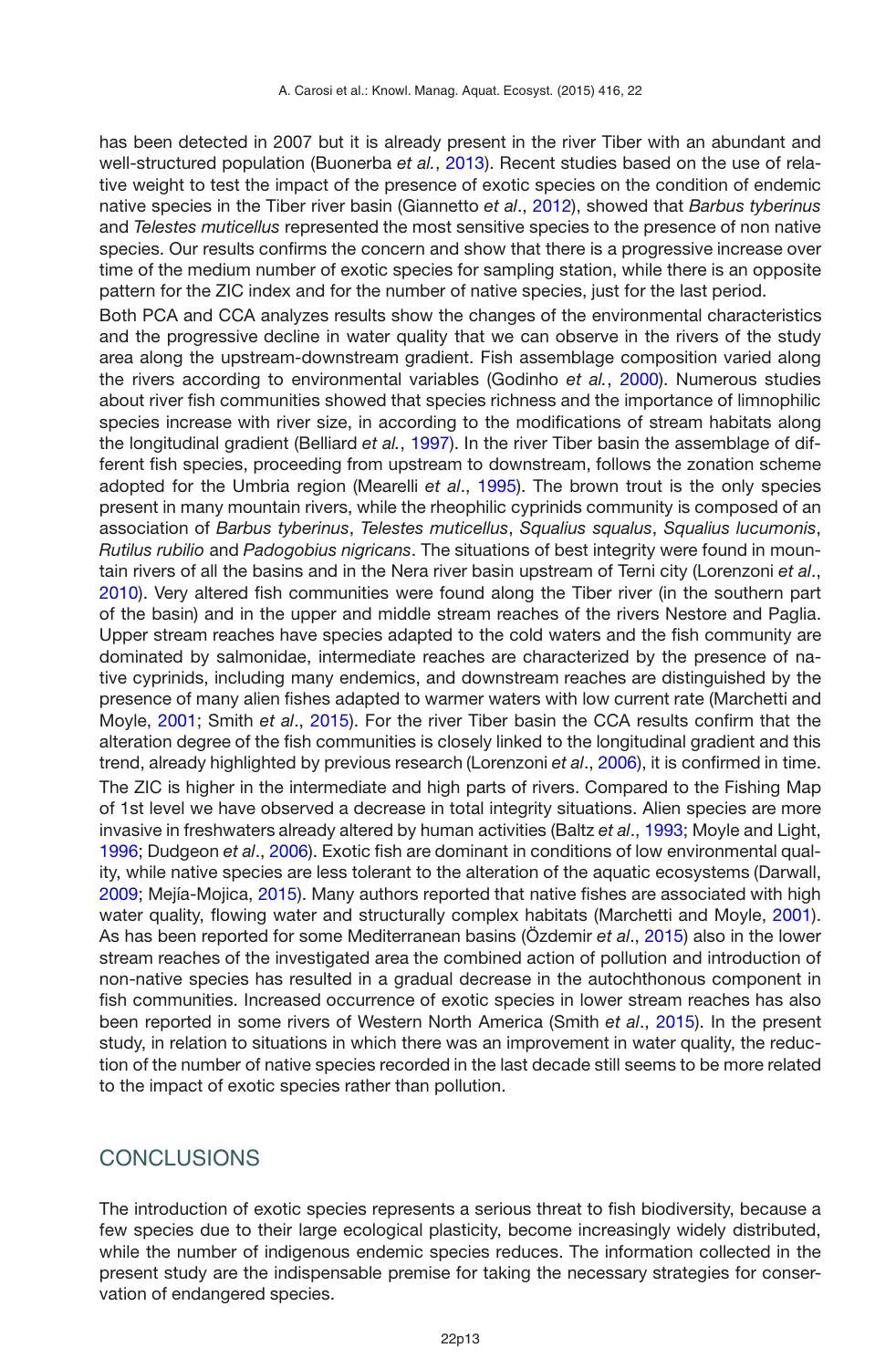In the investigated area remain a substantial number of rivers that have not been irreversibly altered from their original state by human activities. In particular the small rivers of the Tiber river basin represent a refuge area for the indigenous fish community, which in many cases are still unchanged, and may play a key role in the maintenance of native biodiversity. In these cases, it is particularly important to establish large protected areas and to prevent the introduction of exotic species.

In some cases the presence of insurmountable natural and human made barriers preventing colonization of exotic species in the upper stream reaches and it is determinant in the conservation of native fishes; in these cases the application of the EC Water Framework Directive (2000/60) to the European water bodies, with regard to the ecological continuity, should be graduated according to the preservation of endemic freshwater ichtyofauna.

Given the torrential regime of the analyzed rivers, the maintaining of Minimum Vital Flows (MVF), plays a decisive role (Bicchi *et al*., [2006\)](#page-14-21), even considering that climate models predict future accentuations of drought phenomena as a result of global warming. Natural variability in flows and water levels is essential to underpin conservation strategies for freshwater biodiversity and their habitats (Dudgeon *et al.*, [2006\)](#page-14-19). The loss of flow that occurs in drought periods can determine isolation of fishes with different thermal tolerance (Mejía-Mojica *et al*., [2015\)](#page-14-3).

The water pollution and the alteration of habitats have a decisive effect on the disappearance of the less tolerant species (Mejía-Mojica *et al.*, [2015](#page-14-3)). Especially in the lower stream reaches, the recovery of the integrity quality of the fish communities is subordinate to the recovery of water quality and the containment of exotic species. The conservation of native fish biodiversity should be evaluated in concert with fishery management (Pascual *et al.*, [2002](#page-15-8)). The angling web forums have proven particularly useful in the early detection of the introductions of exotic species, such as the case of *Perca fluviatilis* in continental Portugal (Banha *et al*., [2015\)](#page-13-6).

A decisive role in the prevention of the introduction of exotic species is played by environmental education. It is important to spread information on the impact of the exotic species and information on the possible management tools (Genovesi, [2007](#page-14-22)).

## ACKNOWLEDGEMENTS

We would like to thank the editorial board and the anonymous referee for their valuable comments that considerably improved the previous version of the article.

## **REFERENCES**

- <span id="page-13-0"></span>Anderson R.O. and Neumann R.M., 1996. Length, weight and associated structural indices. *In*: Murphy B.R. and Willis D.W. (eds.), Fisheries techniques. American Fisheries Society, Bethesda, pp. 447−483.
- <span id="page-13-2"></span>APAT CNR IRSA, 2003. Metodi analitici per le acque. Manuali e linee guida 29.
- <span id="page-13-1"></span>APHA AWWA WPCF, 1989. Standard methods for the examination of water and waste water. American Public Health Association, Washington.
- <span id="page-13-5"></span>Baltz D.M. and Moyle P.B., 1993. Invasion resistance to introduced species by a native assemblage of California stream fishes. *Ecol. Appl.*, *3*, 246–255.
- <span id="page-13-6"></span>Banha F., Ilhéu M. and Anastácio P.M., 2015. Angling web forums as an additional tool for detection of new fish introductions: the first record of *Perca fluviatilis* in continental Portugal. *Knowl. Manag. Aquat. Ecosyst*., 416, 03.
- <span id="page-13-4"></span>Belliard J., Boët P. and Tales E., 1997. Regional and longitudinal patterns of fish community structure in the Seine River basin, France. *Environ. Biol. Fishes, 50*, 133–147.
- <span id="page-13-3"></span>Bianco P.G., 1990. Proposta di impiego di indici e coefficienti per la valutazione dello stato di degrado dell'ittiofauna autoctona delle acque dolci. *Rivista di Idrobiologia, 29*, 130–149.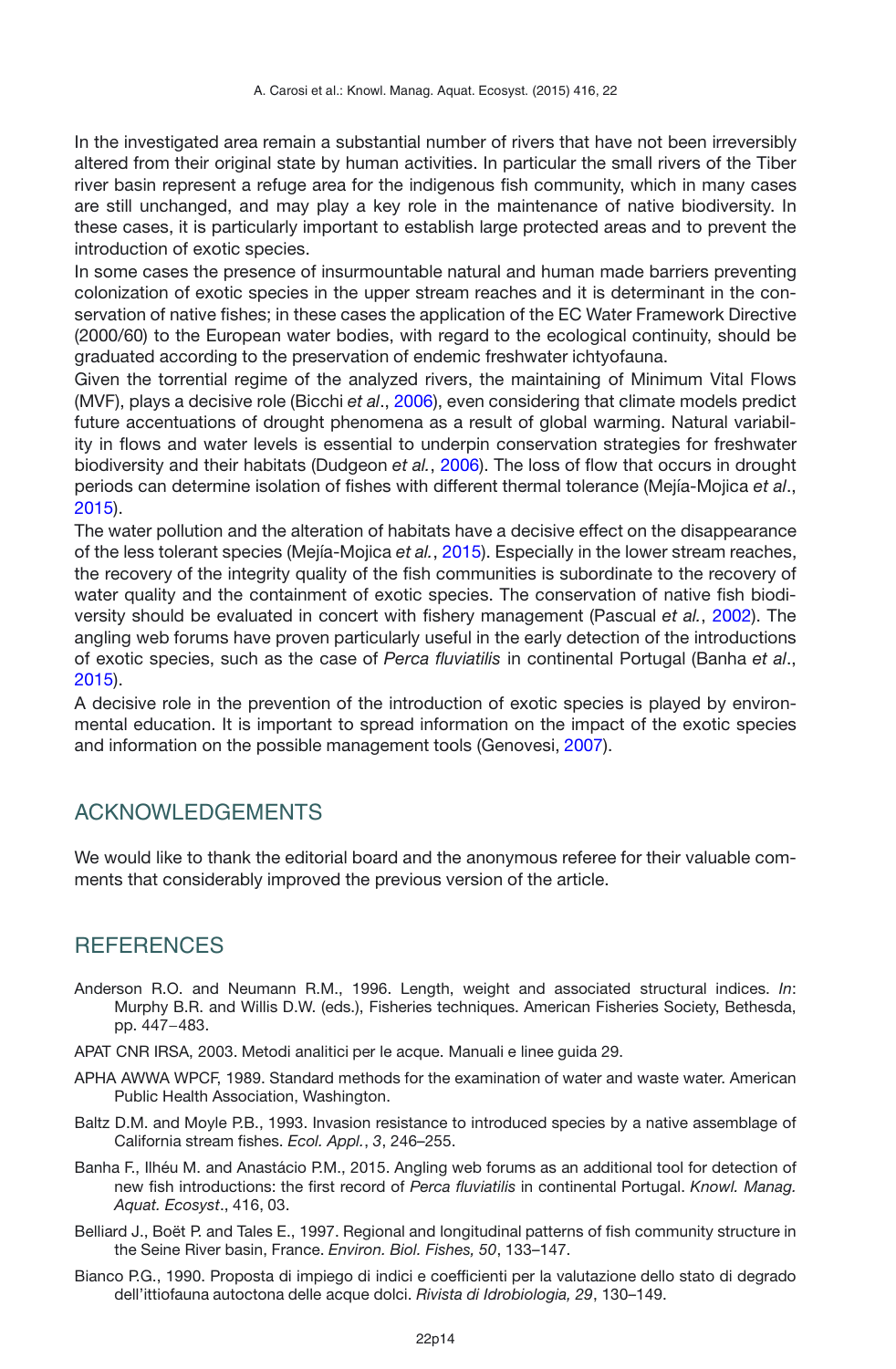- <span id="page-14-1"></span>Bianco P.G., 1993. L'ittiofauna continentale dell'Appennino umbro-marchigiano, barriera semipermeabile allo scambio di componenti primarie tra gli opposti versanti dell'Italia Centrale. *Biogeographia*, *17*, 427-485.
- <span id="page-14-12"></span>Bianco P.G., 1995. A revision of the Italian *Barbus* species (Cypriniformes: Cyprinidae). *Ichtiol. Explor. Freshwater, 6*, 305–324.
- <span id="page-14-21"></span>Bicchi A., Angeli V., Carosi A., Mearelli M., La Porta G., Spigonardi M.P., Viali P. and Lorenzoni M., 2006. Estimate of the Minimum Viable Flow in the river Paglia basin (Province of Terni, Central Italy). Quaderni ETP, *34*, 117–126.
- <span id="page-14-13"></span>Buonerba L., Pompei L. and Lorenzoni M., 2013. First record of Iberian barbel *Luciobarbus graellsii* (Steindachner, 1866) in the Tiber River (Central Italy). *BioInvasions Records*, *2*, 297–301.
- <span id="page-14-14"></span>Carosi A., Pedicillo G., Bicchi A., Angeli V., Ghetti L. and Lorenzoni M., 2006. Distribuzione e abbondanza di *Barbus barbus* (Linnaeus, 1758) nel bacino del fiume Tevere in Umbria. *Quaderni ETP*, *34*, 241−250.
- <span id="page-14-9"></span>Cowx I.G., 1997. L'introduction d'espèces de poissons dans les eaux douces européennes : succès économique ou désastre écologique ? *Bull. Fr. Pêche Piscic.*, 344−345, 57–77.
- <span id="page-14-20"></span>Darwall W., Smith K., Allen D., Seddon M., McGregor Reid G., Clausnitzer V. and Kalkman V., 2009. Freshwater biodiversity a hidden resource under threat. *In*: Vié J., Hilton Taylor C. and Stuart S.N. (eds.), Wildlife in a changing world: an analysis of the 2008 IUCN Red List of Threatened species. IUCN, Gland, pp. 43–53.
- <span id="page-14-19"></span>Dudgeon D., Arthington A.H., Gessner M.O., Kawabata Z., Knowler D.J., Lévêque C., Naiman R.J., Prieur-Richard A.H., Soto D., Stiassny M.L.J. and Sullivan C.A., 2006. Freshwater biodiversity: importance, threats, status and conservation challenges. *Biol. Rev*., *81*, 163–182.
- <span id="page-14-10"></span>Elvira B., 1995. Conservation status of endemic freshwater fish. *Biol. Conserv., 72*, 129–136.
- <span id="page-14-22"></span>Genovesi P., 2007. Towards a European strategy to halt biological invasions in inland waters. In: Biological invaders in inland waters: profiles, distribution and threats. Springer, pp. 627–637.
- <span id="page-14-7"></span>Ghetti P.F., 1986. I macroinvertebrati nell'analisi di qualità dei corsi d'acqua. Bertelli, Trento.
- <span id="page-14-6"></span>Giannetto D., Carosi A., Franchi E., Ghetti L., Pedicillo G., Pompei L. and Lorenzoni M., 2012. Assessing the impact of non-native freshwater fishes on native species using relative weight. *Knowl. Manag. Aquat. Ecosyst*., 404, 03.
- <span id="page-14-2"></span>Giannetto D., Carosi A., Ghetti L., Pedicillo G., Pompei L. and Lorenzoni M., 2013. Ecological traits of *Squalius lucumonis* (Actinopterygii, Cyprinidae) and main differences with those of *Squalius squalus* in the Tiber River Basin (Italy). *Knowl. Manag. Aquat. Ecosyst*., 409, 04.
- <span id="page-14-15"></span>Godinho F.N. and Ferreira M.T., 2000. Composition of endemic fish assemblages in relation to exotic species and river regulation in a temperate stream. *Biol. Invasions, 2*, 231–244.
- <span id="page-14-8"></span>Holcik J., 1991. Fish introduction in Europe with particular reference to its Central and Eastern part. *Canadian J. Fish. Aquat. Sci., 48*, 13–23.
- <span id="page-14-0"></span>Kottelat M. and Freyhof J., 2007. Handbook of European Freshwater Fishes. Kottelat.
- <span id="page-14-5"></span>Lorenzoni M., Mearelli M. and Ghetti L., 2006. Native and exotic fish species in the Tiber river watershed (Umbria – Italy) and their relationship to the longitudinal gradient. *Bull. Fr. Pêche Piscic*., 382, 19–44.
- <span id="page-14-11"></span>Lorenzoni M., Ghetti L., Carosi A. and Dolciami R., 2010. La fauna ittica e i corsi d'acqua dell'Umbria. Petruzzi Editore, Perugia.
- <span id="page-14-17"></span>Marchetti M.P. and Moyle P.B., 2001. Effects of flow regime on fish assemblages in a regulated California stream. *Ecol. Appl.*, *11*, 530–539.
- <span id="page-14-4"></span>Marr M.S., Olden J.D., Leprieur F., Arismendi I., Caleta M., Morgan D.L., Nocita A., Šanda R., Tarkan A.S. and García-Berthou E., 2013. A global assessment of freshwater fish introductions in mediterranean-climate regions. *Hydrobiologia, 719*, 317–329.
- <span id="page-14-16"></span>Mearelli M., Giovinazzo G., Lorenzoni M., Petesse M.L. and Carosi A., 1995. Zonazione ittica dei corsi d'acqua del bacino del fiume Tevere. SITE Atti, *16*, 669–671.
- <span id="page-14-3"></span>Mejía-Mojica H., Contreras Mac-Beath T. and Ruiz-Campos G., 2015. Relationship between environmental and geographic factors and the distribution of exotic fishes in tributaries of the balsas river basin, Mexico *Environ. Biol. Fish*., *98*, 611–621.
- <span id="page-14-18"></span>Moyle P.B. and Light T., 1996. Biological invasion of freshwater: empirical rules and assembly theory. *Biol. Conserv., 78*, 149–161.